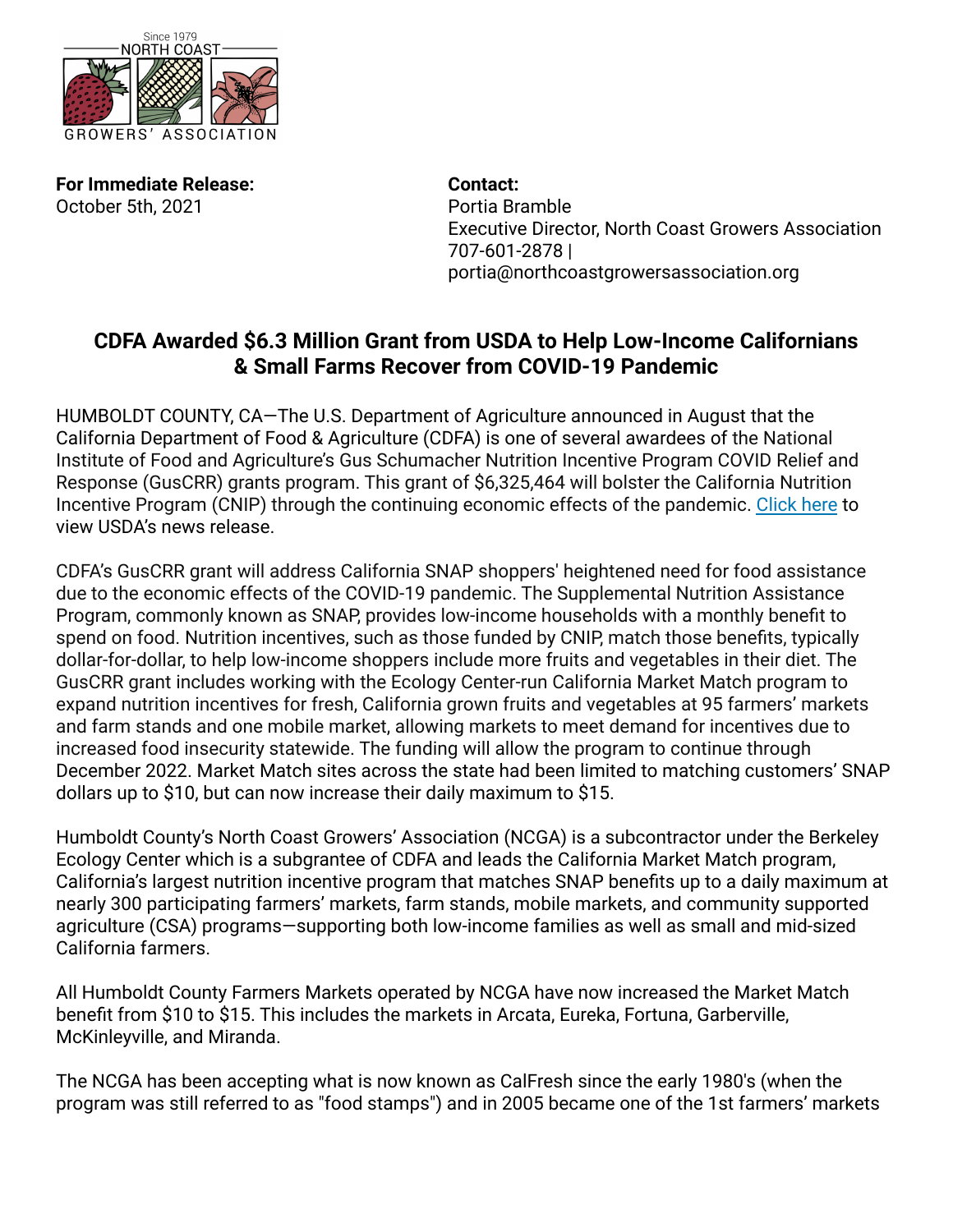

in California to begin accepting electronic benefits. NCGA has been a Market Match partner for over 10 years. NCGA's long history with CalFresh has given the organization a deep level of connection between the farmers and the CalFresh community. Humboldt family farms have seen real and impactful increases in their customer base and annual income from these increases in Federal benefits.

"Humboldt County can be especially vulnerable in times of crisis (such as the COVID-19 pandemic) due high pre-existing poverty levels and rates of food insecurity, limited medical facilities and unreliable road infrastructure, to name just a few factors. The continual increase in funding for our Market Match program provides significant nutritional support to our community and at the same time supports our small family farmers, local economy and positively impacts overall the resiliency of our food system".

"The real and direct impact of this new funding is that we can now offer each farmers' market CalFresh customer a dollar-for dollar-match of up to \$15 (up from \$10) per day to buy more fruits and vegetables. For example, if a customer spends \$15 on their Calfresh card, we will provide a free match to their spending to give them a total of \$30. With this match, quality local produce is often even less expensive than conventional produce purchased in a grocery store. While we can calculate the large financial impacts of this program, the health benefits it provides to our shoppers is truly beyond measure," says Ivy North, Director of Programs for the North Coast Growers' Association.

In 2020, over 385,000 customers matched their benefits with Market Match across California, representing an almost 46% increase over 2019. Moreover, the amount of Market Match dollars distributed increased by about 45% from 2019 (\$2.2M) to 2020 (\$3.15M.) Typical program growth is usually around 10% annually. Thanks to the GusCRR funds, the program can meet current demands, expand to new sites, and increase the amount given to SNAP participants.

"We have seen tremendous growth in the number of local CalFresh recipients participating in the Market Match program at our farmers' markets since the start of the pandemic. This increase in Market Match funding and the daily match increase to \$15 per shopper per visit has a huge economic benefit to our local farmers and food system. Each dollar benefits both the shopper and the farmer. The Market Match program growth has contributed significantly to the resiliency of our farmers' markets during what has otherwise been 2 quite challenging seasons." -Portia Bramble, Executive Director, North Coast Growers Association.

NCGA is proud to be a leader in California Market Match, operated by a consortium of over 50 [partner](http://marketmatch.org/partners) [organizations](http://marketmatch.org/partners) that run nearly 300 farm-direct sites across the state. The program was founded in 2009 to increase the purchasing power and access to fresh fruits and vegetables for low-income households, and to direct more SNAP dollars towards local small and mid-sized farms. To learn more about the Market Match program, visit [www.marketmatch.org](http://www.marketmatch.org). To learn more about the North Coast Growers' Association's CalFresh and Market Match programs, visit [www.northcoastgrowersassociation.org/ebt](http://www.northcoastgrowersassociation.org/ebt)